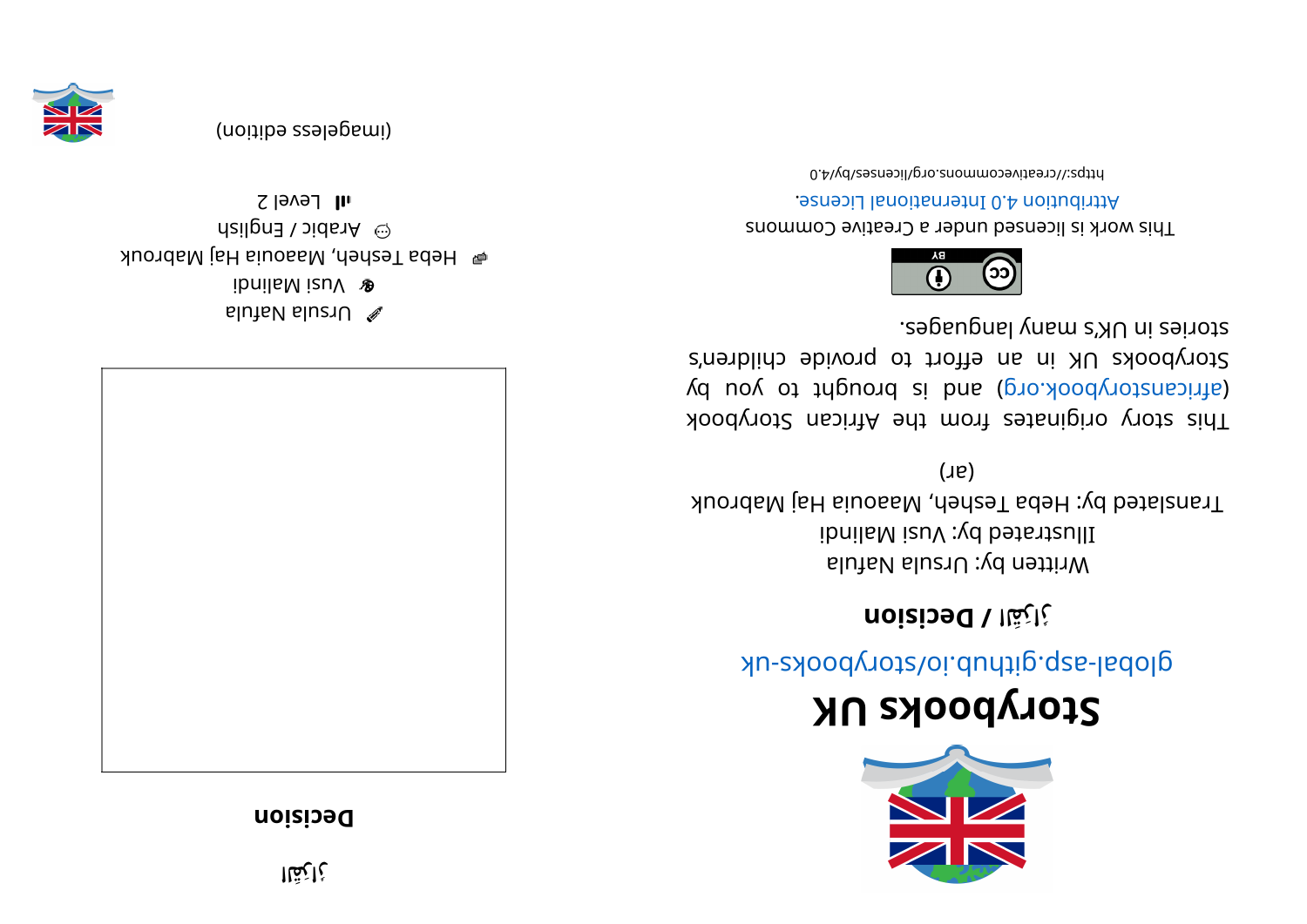

كَانَ لِقَرْيَتِي اَلعَدِيدُ مِنَ اَلمَشَاكِلَ. فَنَحْنٌ نَقِفُ صَفًّا طَوِيلاً لِنَجْلِبَ اَلماءَ من صَنْبُورٍ وَاحِدٍ.

My village had many problems. We made a long line to fetch water from one tap.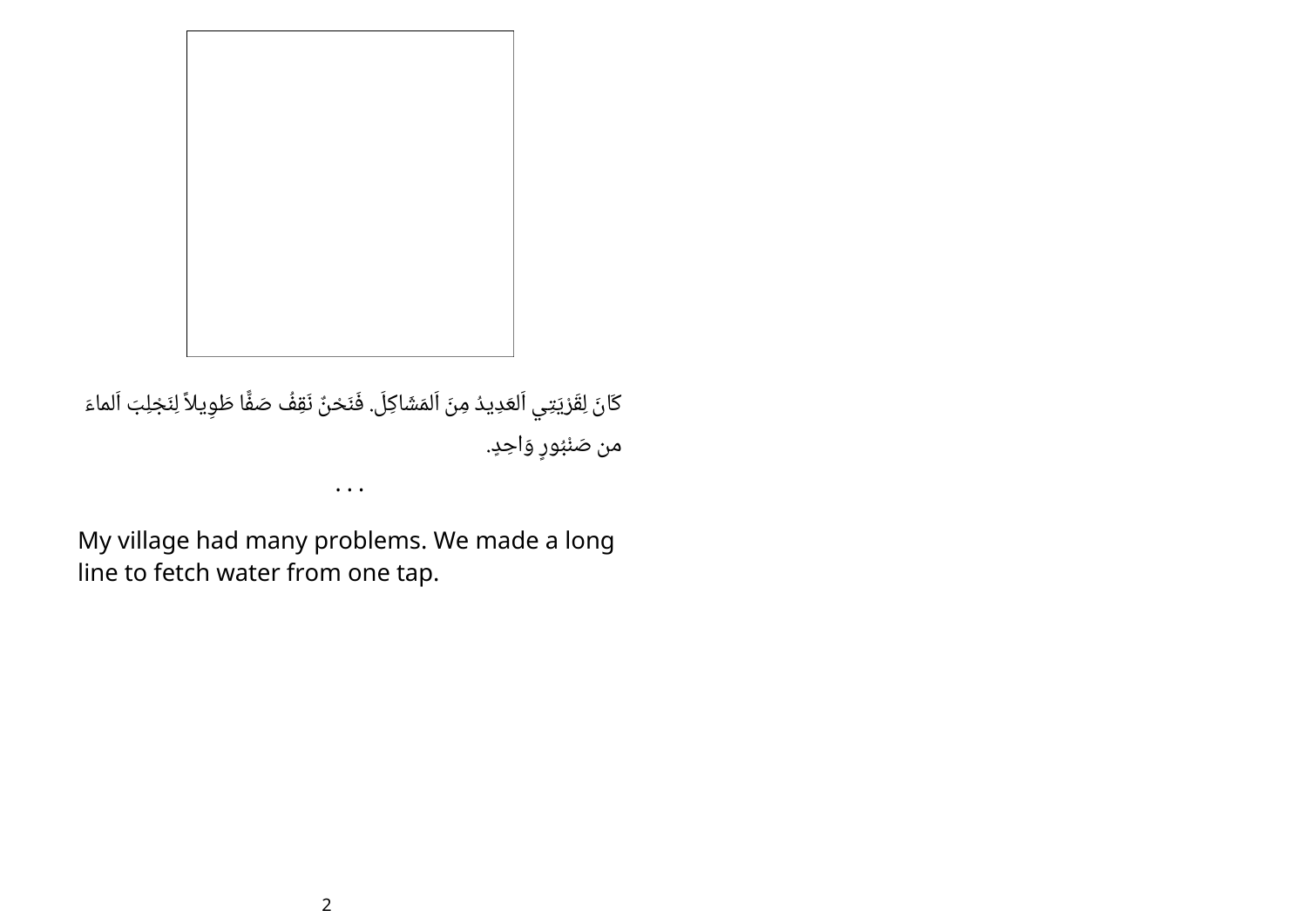$\bullet$   $\bullet$   $\bullet$ 

.زبيبخُلا زبم تالْهِمْمَاا رُبْعَتْنَاهِ

We waited for food donated by others.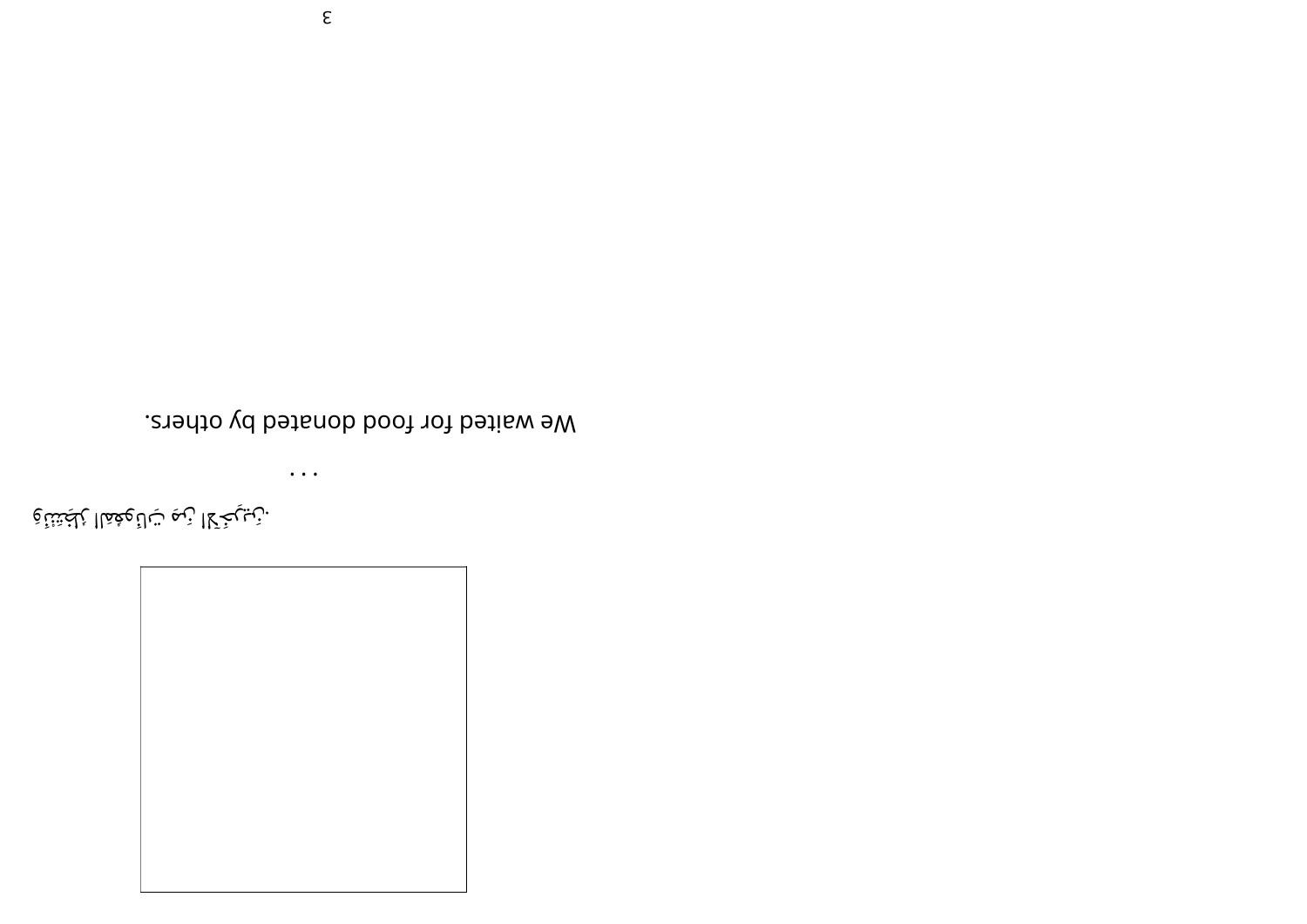

وَنُقْفِلُ أَبْوَابَ مَنَازِلِنَا بَاكِراً خَوْفاً مِنَ اللَّصُوصِ.

We locked our houses early because of thieves.

• • •

صَرَخْنَا جَميعاً: "يَجِبُ عَلَيْنَا تَغْيِيرُ حَيَاتِنَا". مِنَ اليَوْمِ سَنَعْمَلُ مَعًا لِحَلِّ ِ مَشَاكِلنَا.

We all shouted with one voice, "We must change our lives." From that day we worked together to solve our problems.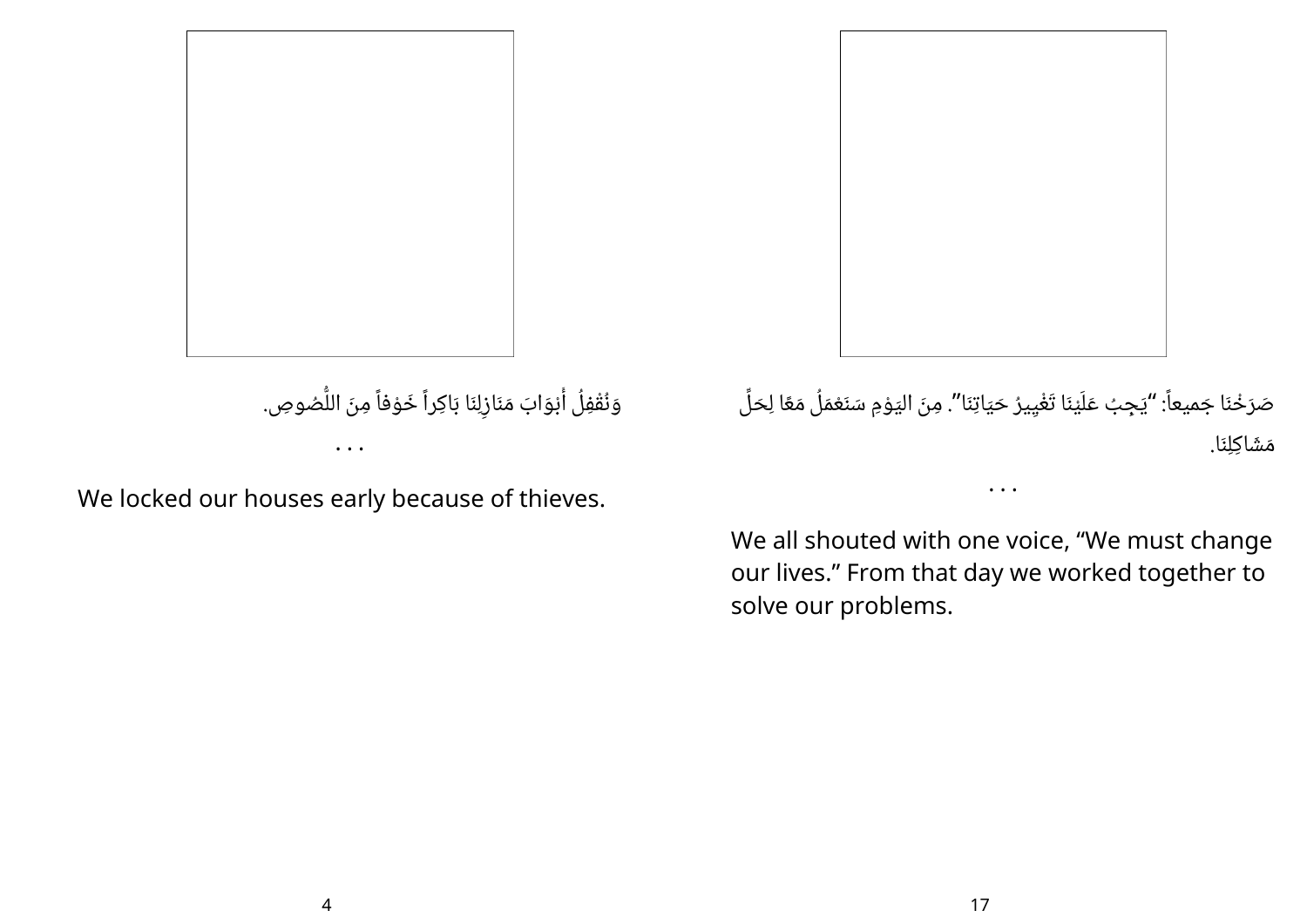





 $\bullet\hspace{0.4mm}\bullet\hspace{0.4mm}\bullet\hspace{0.4mm}$ 



."أَلِئْ نَ9ِيغَيْش رَأَلْجِ بِّاأَ" : لِأَلْقَوْ بَخَآ رَأَجْنَ ىفَقَّةٍ

".lləw a pib lliw nem enT" ,bisz bns qu bootz nem 19dtonA

 $\bullet\hspace{0.4mm}\bullet\hspace{0.4mm}\bullet\hspace{0.4mm}\bullet\hspace{0.4mm}$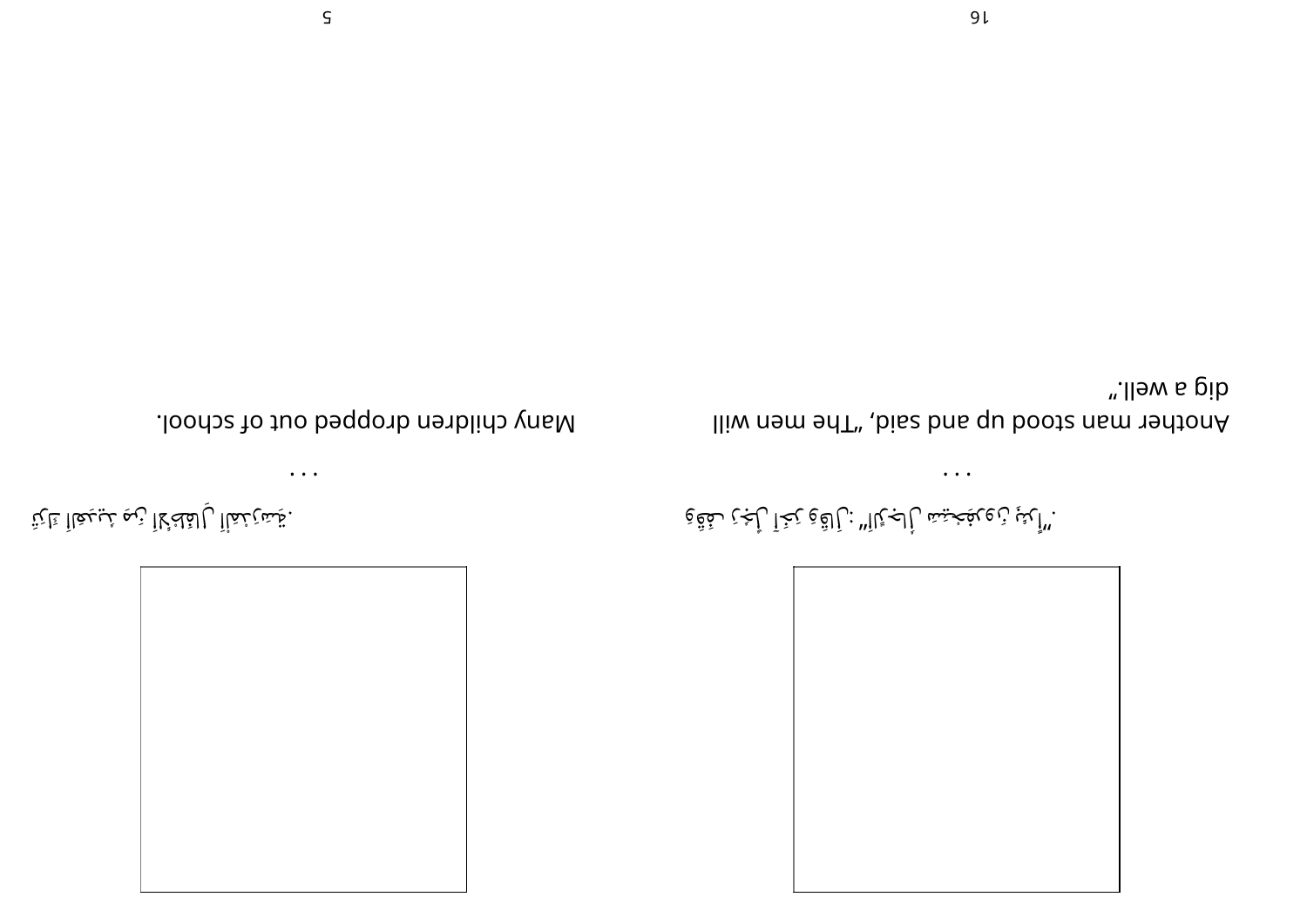وَاَلْفَتيَاتُ اَلصَّغِيرَاتُ يَعْمَلْنَ خَادِماتٍ في اَلْقُرَى الأُخْرَى. • • •

Young girls worked as maids in other villages.

َ قَالَتْ اِمْرَأَةٌ: "النِّسَاءُ يَسْتَطِعْنَ الانْضِمَامَ إليَّ لِزِراعَةِ المَحَاصِيلِ ْ اَلْغِذَائِيَّةَ".

One woman said, "The women can join me to grow food."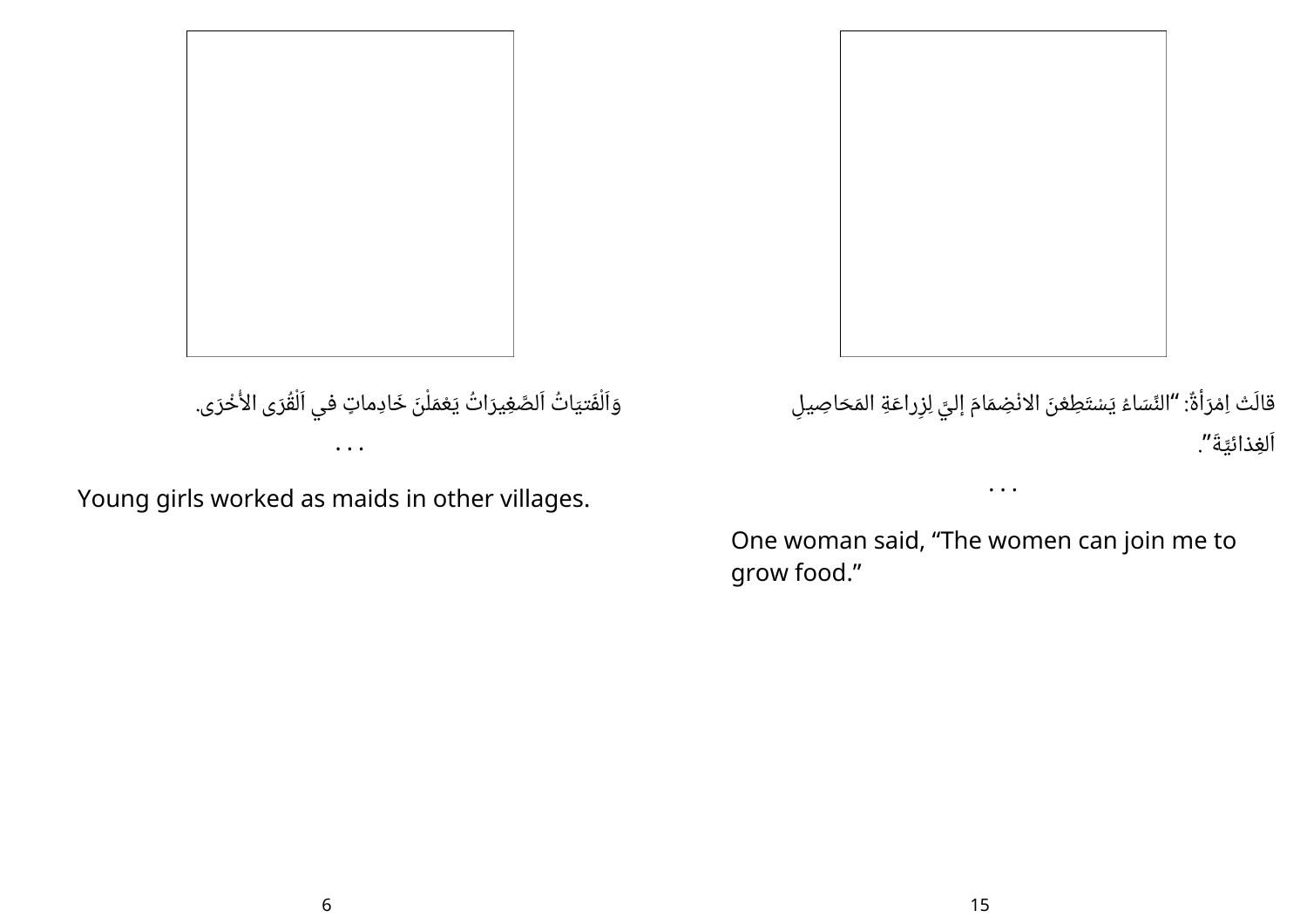

نْ وِيُخَلّا لِلْمَعِيّا لمنْيزْ ، قِيْنُقَاأَ دِلْحُنَّأْ بِحِيمَ< بِيعْ بُالْمُحَّاأَ قُيْنِيجَاأَ وُكِنَسْتَي ن بيان<u>ا</u>اً <sub>ل</sub>ي) لِمَن <sub>ب</sub>ي

• • •

Young boys roamed abound the village while others worked on people's farms.



مْأْ نْ أْ وَٰيكِتْسْأُ لنَأْ" : تِامِنْمَ ن لمَثْنَا ـَنحِـلـمَأْ نُ أُ وُيلْمِتَـنَماْ لَـأَلْـ : تِـالمِنَـم نِ لمَقَّال فَـأ بِلْفُلظَااَ لمَعِجُ خَـبَحَـ .**"** بِيْلِيَنْتِّأَلِّ

Eight-year-old Juma, sitting on a tree trunk an buiusel diw dley uso I" dodhods".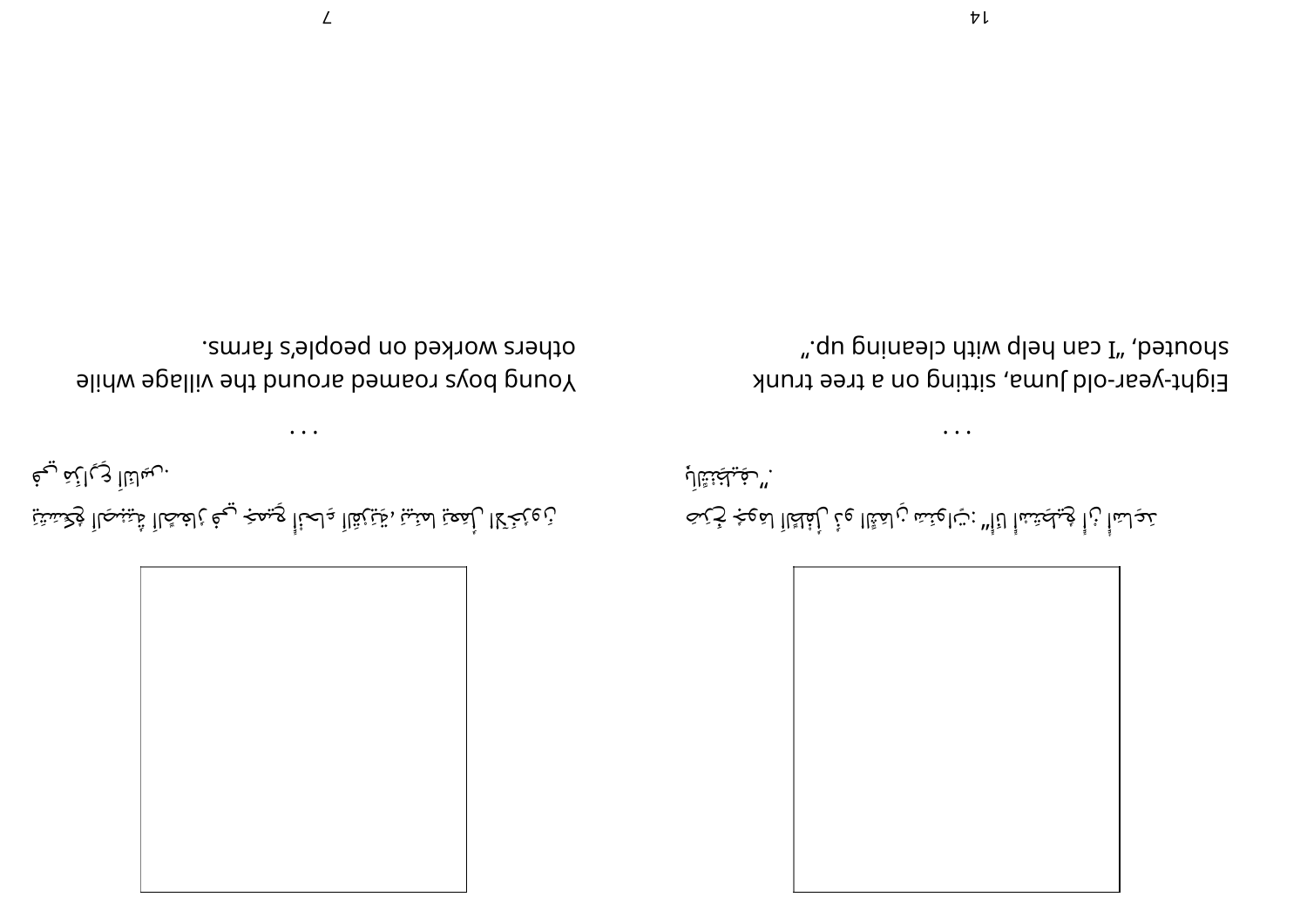

عِنْدَمَا تَهُبُّ اَلرِّيَاحُ، تَعْلَقُ مُخلَّفاتُ آلأَوْرَاقِ عَلَى اَلأَشْجارِ وَالأَسْوَارِ. • • •

When the wind blew, waste paper hung on trees and fences.



## وَقَفَ أُبِي وقَالَ: "نَحْنُ بِحَاجَةٍ لِأَنْ نَعْمَلَ مَعًا لِحَلٍّ المُشْكَلَةِ". • • •

My father stood up and said, "We need to work together to solve our problems."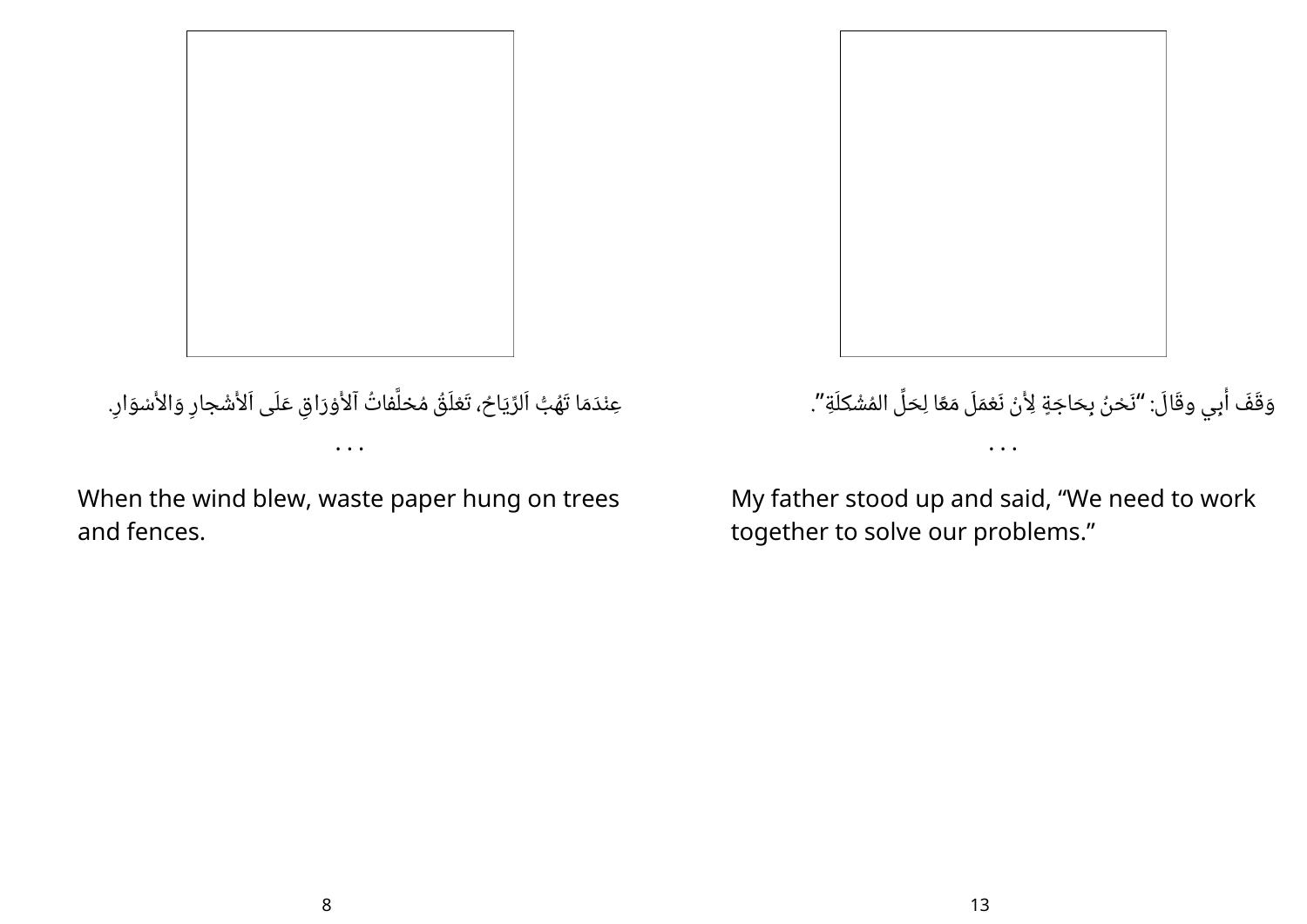

.اوغُمْتَساْو قِرْبِيكااْ قِرْجَسُّنَااْ شَحْتْ لِمُالِّنَااْ وَمَتَجْاِ

People gathered under a big tree and listened.

• • •

People were cut by broken glass that was thrown carelessly.

• • •

. بِلمَوْمُااْ بِعِسْكَمَااْ <sub>كَ</sub>لَجالِ بِسُانِّااْ حُبَجْيَّ